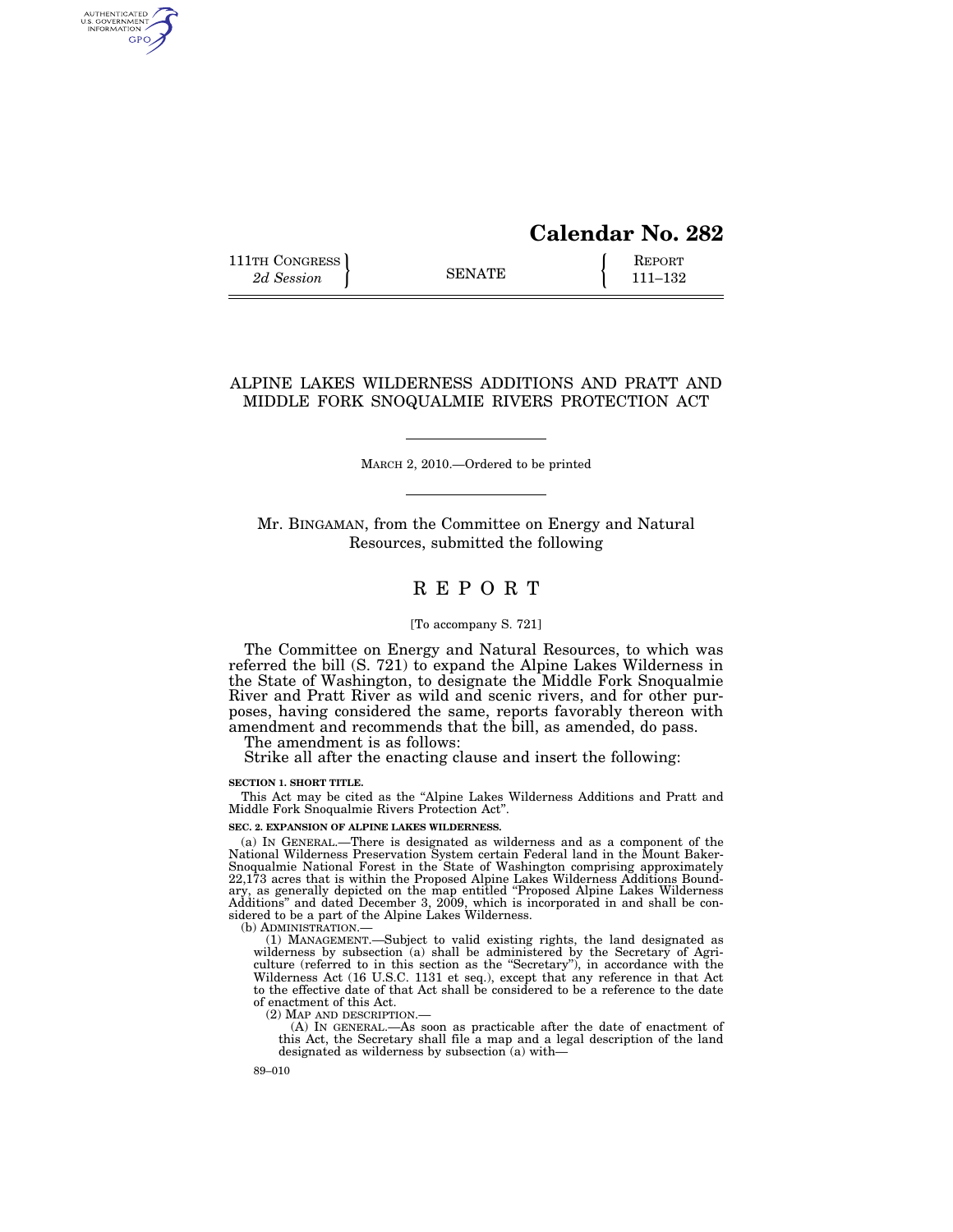(i) the Committee on Natural Resources of the House of Representatives; and

(ii) the Committee on Energy and Natural Resources of the Senate. (B) FORCE OF LAW.—A map and legal description filed under subparagraph (A) shall have the same force and effect as if included in this Act, except that the Secretary may correct minor errors in the map and legal description.

(C) PUBLIC AVAILABILITY.—The map and legal description filed under sub-paragraph (A) shall be filed and made available for public inspection in the appropriate office of the Forest Service.

(c) INCORPORATION OF ACQUIRED LAND AND INTERESTS IN LAND.—Any land or interests in land within the Proposed Alpine Lakes Wilderness Additions Boundary, as generally depicted on the map entitled ''Proposed Alpine Lakes Wilderness Additions'' and dated December 3, 2009, that is acquired by the United States shall— (1) become part of the wilderness area; and

 $(2)$  be managed in accordance with subsection  $(b)(1)$ .

**SEC. 3. WILD AND SCENIC RIVER DESIGNATIONS.** 

Section 3(a) of the Wild and Scenic Rivers Act (16 U.S.C. 1274(a)) is amended by adding at the end the following:

''(208) MIDDLE FORK SNOQUALMIE, WASHINGTON.—The 27.4-mile segment from the headwaters of the Middle Fork Snoqualmie River near La Bohn Gap in NE  $\frac{1}{4}$  sec. 20, T. 24 N., R. 13 E., to the northern boundary of sec. 11, T. 23 N., R. 9 E., to be administered by the Secretary of Agriculture in the following classifications:

''(A) The approximately 6.4-mile segment from the headwaters of the Middle Fork Snoqualmie River near La Bohn Gap in NE 1⁄4 sec. 20, T. 24 N., R. 13 E., to the west section line of sec. 3, T. 23 N., R. 12 E., as a wild river.

''(B) The approximately 21-mile segment from the west section line of sec. 3, T. 23 N., R. 12 E., to the northern boundary of sec. 11, T. 23 N., R. 9 E., as a scenic river.

''(209) PRATT RIVER, WASHINGTON.—The entirety of the Pratt River in the State of Washington, located in the Mount Baker-Snoqualmie National Forest, to be administered by the Secretary of Agriculture as a wild river.''.

### PURPOSE

The purpose of S. 721 is to designate certain Federal land in the Mount Baker-Snoqualmie National Forest in the State of Washington as wilderness and to designate a segment of the Middle Fork Snoqualmie River and the entire length of the Pratt River as components of the Wild and Scenic River System.

#### BACKGROUND AND NEED

In 1976, Congress enacted the Alpine Lakes Area Management Act (Public Law 94–357), which established the Alpine Lakes Wilderness. S. 721 would add approximately 22,173 acres to the approximately 390,000-acre Alpine Lakes Wilderness, providing protection for low-elevation forests. Unlike the higher-elevation lands currently in the Alpine Lakes Wilderness, these lower-elevation lands are snow-free much of the year, providing important wildlife habitat when the high country is covered in snow. The valleys included in the proposed addition are home to deer and elk populations, as well as cougars and bears.

Located a short distance from Seattle, the Alpine Lakes Wilderness is among the most visited wilderness areas in the Nation, with over 100,000 visits annually. The area is a popular destination for hiking, camping, horseback riding, wildlife viewing, river rafting, and other recreational activities.

S. 721 also would designate two rivers as components of the Wild and Scenic River System. In 1990, the Forest Service recommended both the Middle Fork Snoqualmie River and the Pratt River for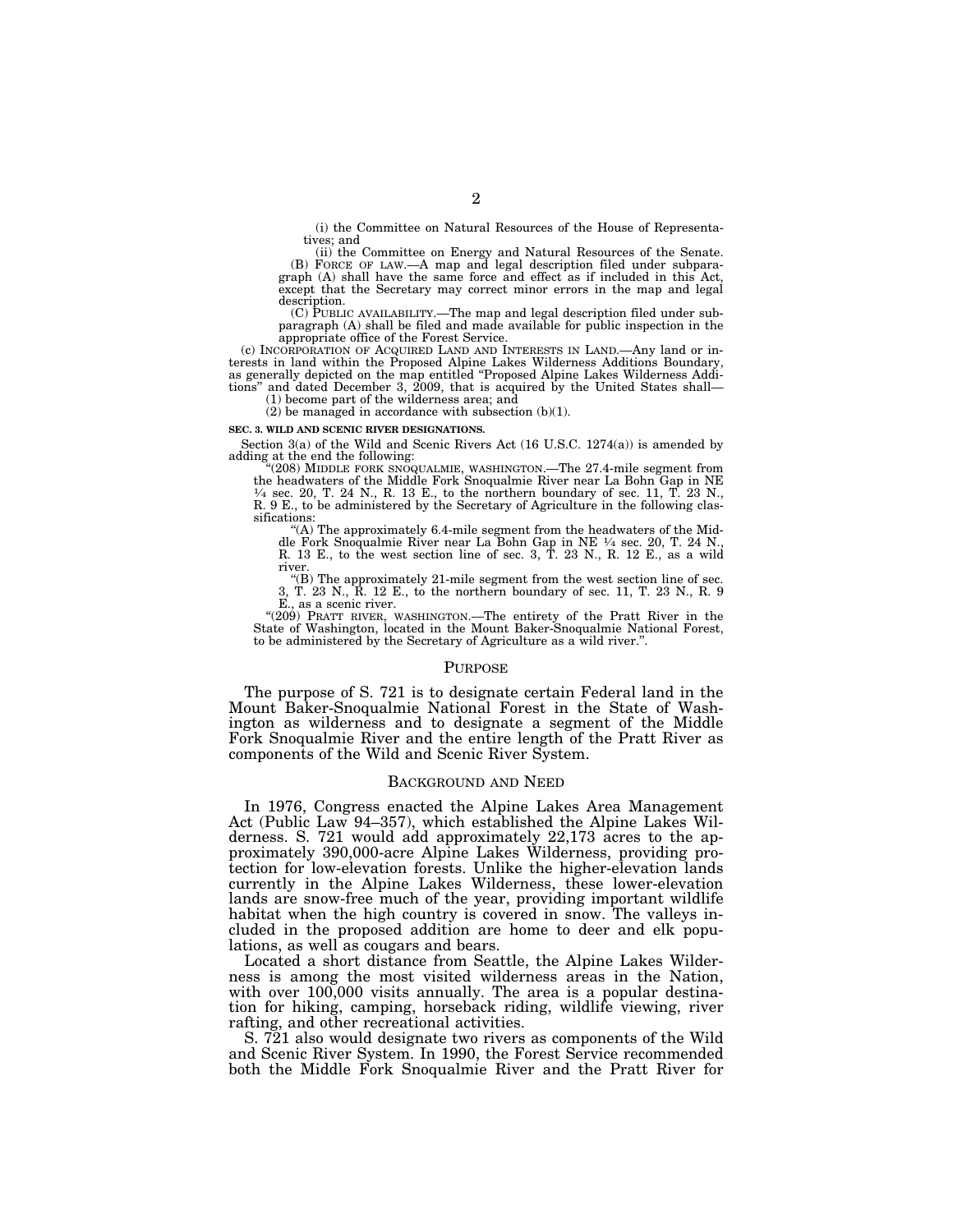designation under the Wild and Scenic Rivers Act, noting their outstanding recreational, fisheries, wildlife, geological, and ecological values.

## LEGISLATIVE HISTORY

S. 721 was introduced by Senators Murray and Cantwell on March 26, 2009. The Subcommittee on Public Lands and Forests held a hearing on the bill on October 29, 2009. At its business meeting on December 16, 2009, the Committee on Energy and Natural Resources ordered S. 721 favorably reported with an amendment in the nature of a substitute.

# COMMITTEE RECOMMENDATION

The Committee on Energy and Natural Resources, in open business session on December 16, 2009, by a voice vote of a quorum present, recommends that the Senate pass S. 721, if amended as described herein.

# COMMITTEE AMENDMENT

During its consideration of S. 721, the Committee adopted an amendment in the nature of a substitute. The Committee amendment makes several modifications to the bill, including a number of changes in response to concerns raised by the Administration at the hearing on October 29, 2009.

Several adjustments to the boundary of the wilderness addition were included to improve the administration of the wilderness and protection of the watershed, all of which are reflected on the map. The boundary of the wilderness adjacent to the Goldmyer Hot Springs property was set back 200 feet from the National Forest boundary. The boundary of the wilderness also was set back to provide greater flexibility in managing the Middle Fork Snoqualmie River Trail (#1003), which runs parallel to the wilderness outside its boundary, as was suggested by the Department of Agriculture. The Department of Agriculture also expressed concern with the inclusion of the Pratt River Trail  $(\text{\#1035})$  within the wilderness boundary. However, the Committee retained that trail within the wilderness boundary, as the wilderness designation does not preclude the Forest Service from undertaking maintenance and reconstruction work on the trail in accordance with the Wilderness Act and the agency's wilderness management policies.

The Committee is aware of the Forest Service's current plans to improve the Middle Fork Snoqualmie River Road, a portion of which runs along the segment of the Middle Fork Snoqualmie River that would be designated as a component of the Wild and Scenic Rivers System by section 3 of the bill. The Forest Service has managed the river corridor to protect its wild and scenic values under the applicable forest plan since 1990, so the designation of the corridor under the Wild and Scenic Rivers Act should not substantively impact the planned improvements to the road or the agency's ability to maintain access to campgrounds and private property in accordance with applicable law.

The Committee amendment is further explained in the sectionby-section analysis below.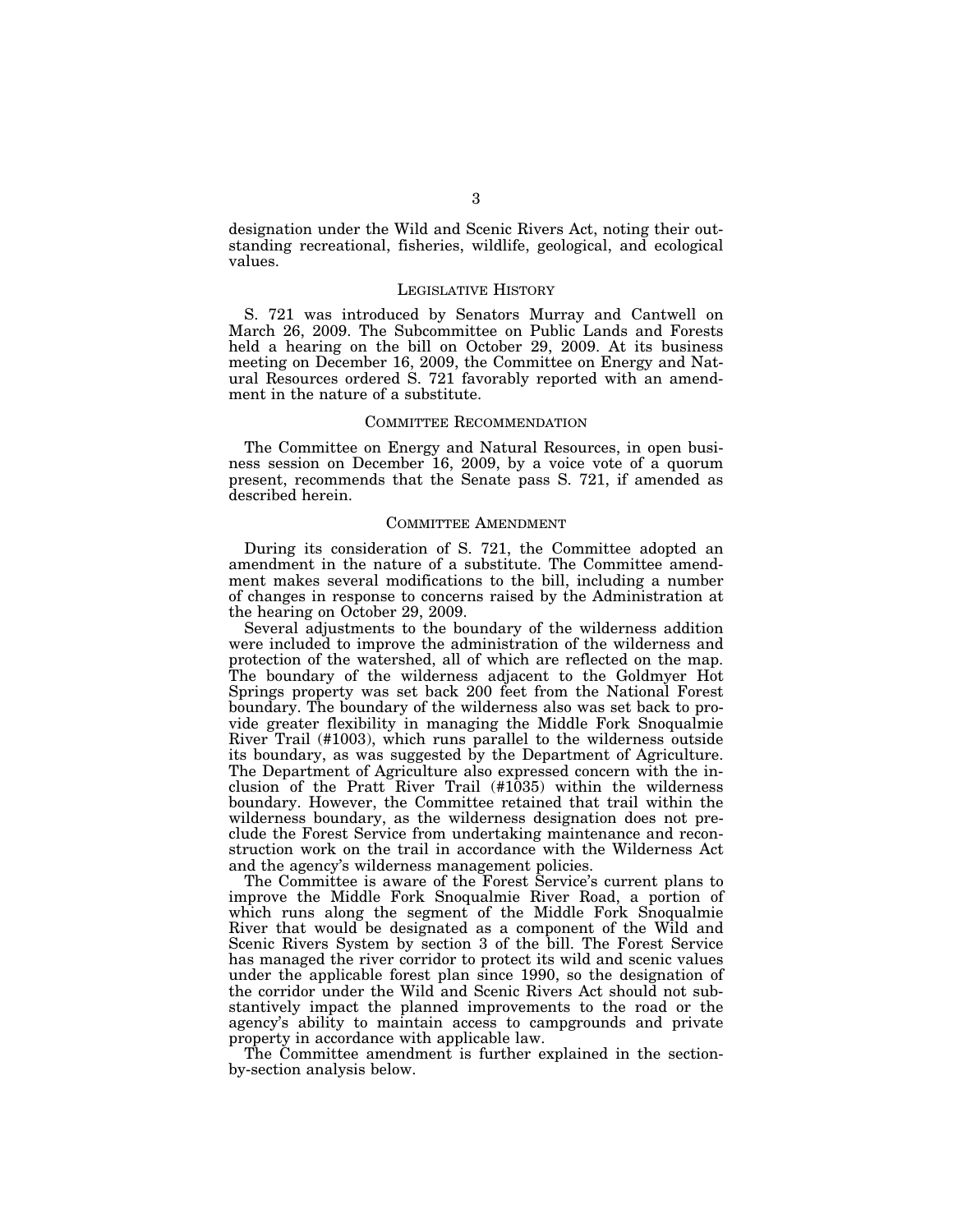## SECTION-BY-SECTION ANALYSIS

*Section 1* provides the short title for the bill.

*Section 2* designates approximately 22,173 acres of Federal land in the Mount Baker-Snoqualmie National Forest in Washington as an addition to the Alpine Lakes Wilderness, to be administered in accordance with the Wilderness Act. Subsection (c) provides that any land or interests in land that are acquired within the boundary of the wilderness addition shall become part of the Alpine Lakes Wilderness.

*Section 3* amends the Wild and Scenic Rivers Act to designate a 27.4-mile segment of the Middle Fork Snoqualmie River and the entirety of the Pratt River as additions to the Wild and Scenic River System. This section would designate the Pratt River and 6.4 miles of the Middle Fork Snoqualmie River as ''wild'' and would designate the remainder of the Pratt River as "scenic."

# COST AND BUDGETARY CONSIDERATIONS

The following estimate of costs of this measure has been provided by the Congressional Budget Office:

# *S. 721—Alpine Lakes Wilderness Additions and Pratt and Middle Fork Snoqualmie Rivers Protection Act*

S. 721 would add more than 22,000 acres of public land in the state of Washington to the Alpine Lakes Wilderness. The bill also would designate about 27 miles of waters in the area as wild or scenic rivers. Based on information provided by the Forest Service, which administers most of the affected land, CBO estimates that implementing S. 721 would have no significant effect on the federal budget. Enacting the legislation would not affect revenues or direct spending.

The acreage and waterways to be added to the National Wilderness Preservation System and the Wild and Scenic Rivers System are currently administered by the Forest Service or owned by the state. CBO estimates that no additional resources would be required to manage the affected areas as a result of the new designations. We expect that any costs to revise brochures, maps, and signs would be minimal because most such revisions would take place in conjunction with scheduled reprinting and routine maintenance.

Finally, we estimate that enacting the legislation would have no effect on offsetting receipts because the affected lands, which are already managed for conservation purposes, currently produce no income and are not expected to in the future.

The bill contains no intergovernmental or private-sector mandates as defined in the Unfunded Mandates Reform Act and would impose no costs on state, local, or tribal governments.

The CBO staff contact for this estimate is Deborah Reis. The estimate was approved by Theresa Gullo, Deputy Assistant Director for Budget Analysis.

### REGULATORY IMPACT EVALUATION

In compliance with paragraph 11(b) of rule XXVI of the Standing Rules of the Senate, the Committee makes the following evaluation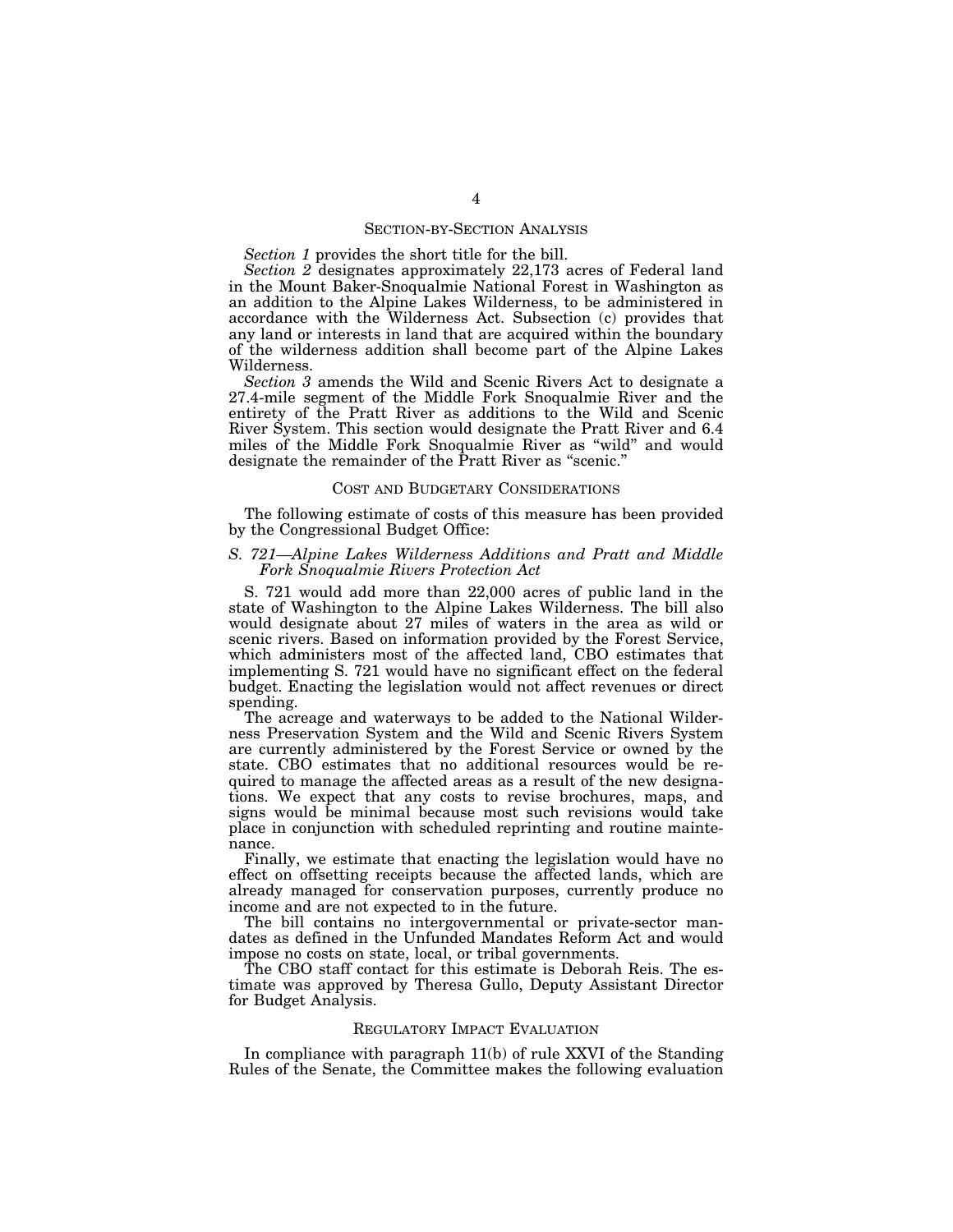of the regulatory impact which would be incurred in carrying out S. 721.

The bill is not a regulatory measure in the sense of imposing Government-established standards or significant economic responsibilities on private individuals and businesses.

No personal information would be collected in administering the program. Therefore, there would be no impact on personal privacy.

Little, if any, additional paperwork would result from the enactment of S. 721, as ordered reported.

#### CONGRESSIONALLY DIRECTED SPENDING

S. 721, as reported, does not contain any congressionally directed spending items, limited tax benefits, or limited tariff benefits as defined in rule XLIV of the Standing Rules of the Senate.

### EXECUTIVE COMMUNICATIONS

The views of the Administration were included in testimony received by the Committee at a hearing on S. 721 on October 29, 2009, which is provided below.

STATEMENT OF JOEL HOLTROP, DEPUTY CHIEF, NATIONAL FOREST SYSTEM, FOREST SERVICE, DEPARTMENT OF AGRI- **CULTURE** 

Mr. Chairman and members of the Subcommittee, thank you for the opportunity to provide the views of the Department of Agriculture on S. 721.

This legislation would designate approximately 22,100 acres as a component of the National Wilderness System and approximately 37 miles of river as components the National Wild and Scenic Rivers System on the Mt. Baker-Snoqualmie National Forest in the State of Washington. The Department supports this legislation in concept and we would like to work with the Committee to address some technical issues as outlined below. We would also like the committee to be aware however, while we have completed suitability studies for the wild and scenic rivers, we have not completed a wilderness evaluation of the area designated under this bill. For the area that would be designated wilderness, management direction under the Land and Resource Management Plan is aligned with wilderness values with the majority of the land being managed as Late Successional Reserve under the Northwest Forest Plan. We thank the delegation for its collaborative approach and local involvement that have contributed to this bill.

#### ALPINE LAKES WILDERNESS

The proposed additions to the Alpine Lakes Wilderness lie in the valleys of the Pratt River, the Middle and South Forks of the Snoqualmie River. The existing 394,000 acre Alpine Lakes Wilderness is one of the jewels of our wilderness system, encompassing rugged ice carved peaks, over 700 lakes, and tumbling rivers. The lower valleys include stands of old growth forest next to winding rivers with na-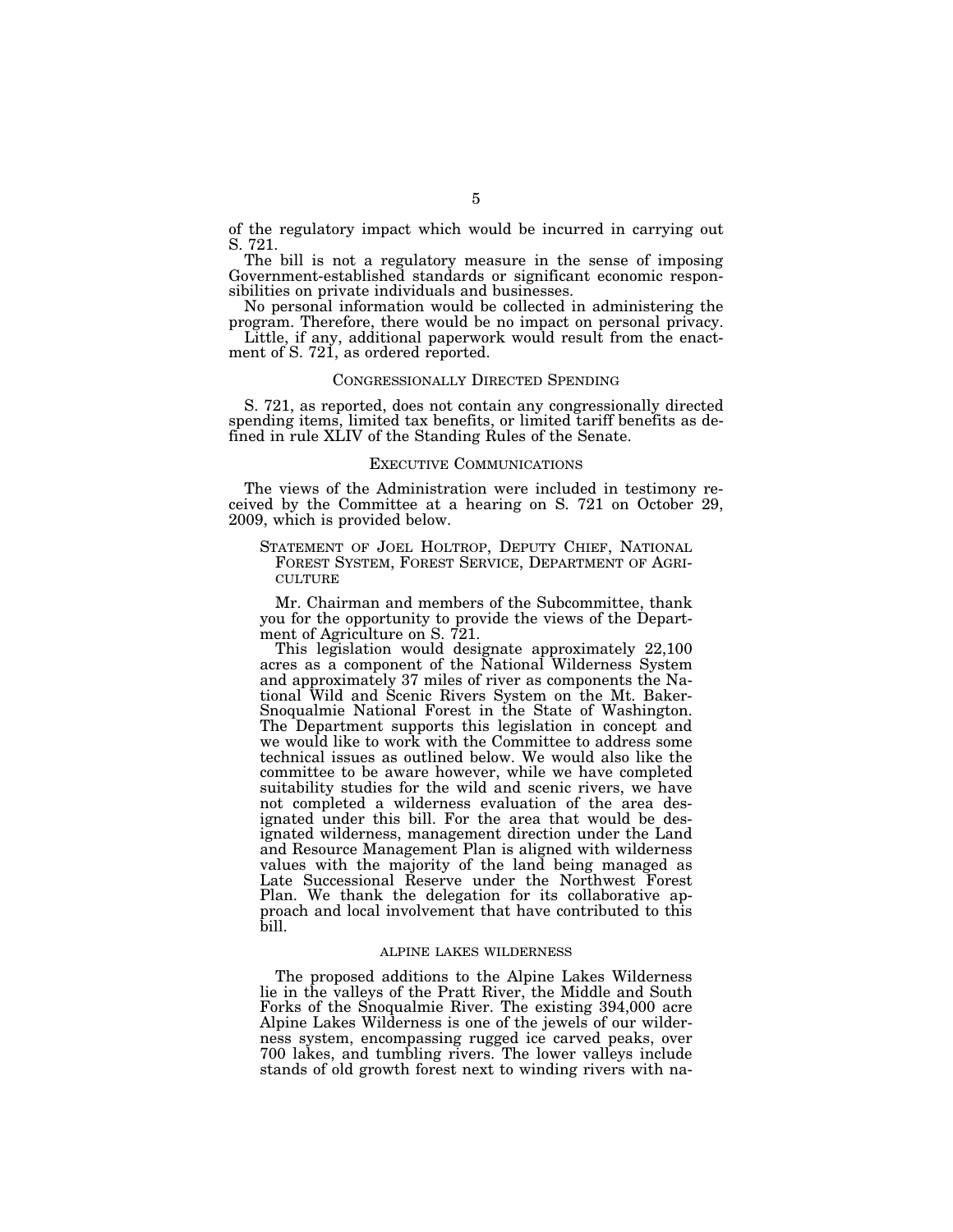tive fish populations. The area is located within minutes of the Seattle metro area. Trails accessing the area are among the most heavily used in the Northwest as they lead to some exceptionally accessible and beautiful destinations. The proposed additions to the Alpine Lakes Wilderness would expand this area to include the entire heavily forested Pratt River valley and trail approaches to lakes in the wilderness area in the Interstate 90 corridor. We would like to work with the subcommittee to address some technical aspects of the bill. These include:

• The Middle Fork Snoqualmie River Trail #1003 is popular among mountain bicyclists. The Department's concern is that the trail is immediately adjacent to the proposed wilderness, not allowing sufficient room for reconstruction or relocation if needed as a result of likely future events such as flooding or landslides. We suggest a modification of the proposed wilderness boundary to allow for recon-

struction or for relocation. • The entire Pratt River Trail #1035 is included within the boundary of the proposed wilderness. The first mile of this trail currently is used by large numbers of people and groups. The trail, which would be a primary access corridor for the newly designated wilderness, is scheduled for major reconstruction work beginning this fiscal year. The Department suggests that the wilderness boundary be drawn to exclude approximately three miles of this trail to allow this continued recreation opportunity and future reconstruction if needed. This change would not alter the wilderness proposal significantly, but would allow the current recreation opportunity for high-use and large groups along this stretch of the Middle Fork Snoqualmie. This adjustment would also reduce operation and maintenance costs along this segment of the Pratt River Trail as motorized equipment could be used in its maintenance.

• The northwestern boundary of the wilderness proposal includes two segments of Washington State Department of Natural Resources lands totaling about 300 acres. We recommend that the boundary of the proposed wilderness be adjusted so that only National Forest System lands are included.

# WILD AND SCENIC RIVERS

This legislation would also designate two rivers as additions to the National Wild and Scenic Rivers System: approximately 9.5 miles of the Pratt River from its headwaters to its confluence with the Middle Fork Snoqualmie River; and approximately 27.4 miles of the Middle Fork Snoqualmie River from its headwaters to within  $\frac{1}{2}$  mile of the Mt. Baker-Snoqualmie National Forest boundary. Each river was studied in the Mt. Baker-Snoqualmie National Forest Plan and determined to be a suitable addition to the National Wild and Scenic Rivers System. The Pratt River has outstandingly remarkable recreation, fisheries, wildlife and ecological values. The corridor provides important hiking and fishing opportunities in an undeveloped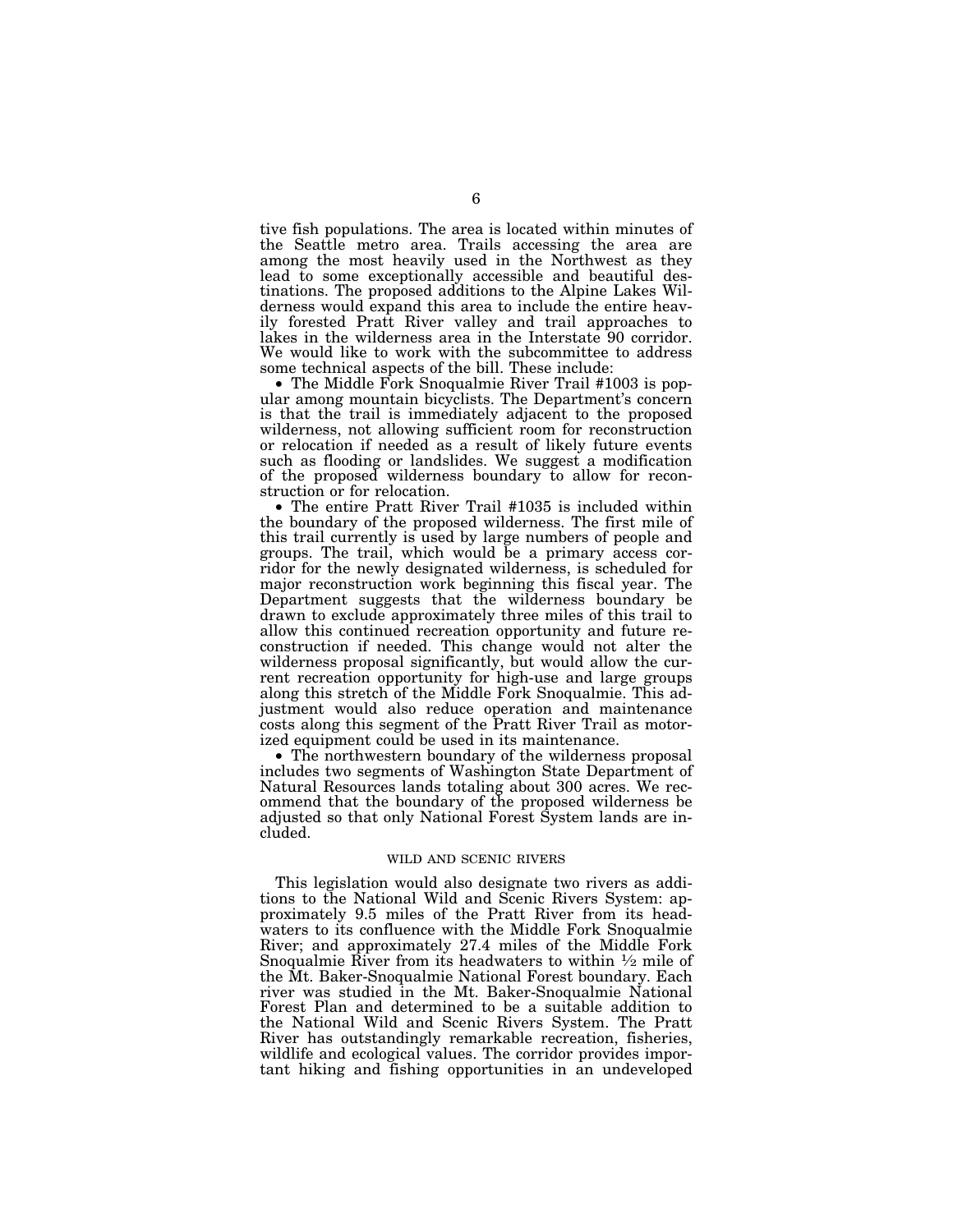setting. The river supports resident cutthroat trout and its corridor contains extensive deer and mountain goat winter range and excellent riparian habitat. Its corridor retains a diverse riparian forest, including remnant stands of lowelevation old-growth.

The Middle Fork Snoqualmie River also has outstandingly remarkable recreation, wildlife and fisheries values. The river is within an easy driving distance from Seattle and attracts many visitors. It provides important whitewater boating, fishing, hiking and dispersed recreation opportunities. The river corridor contains extensive deer winter range and excellent riparian habitat for numerous wildlife species. This is the premier recreational inlandfishing location on the National Forest due to it high-quality resident cutthroat and rainbow trout populations. Adding these rivers to the National Wild and Scenic Rivers System will protect their free-flowing condition, water quality and outstandingly remarkable values. Designation also promotes partnerships among landowners, river users, tribal nations and all levels of government to provide for their stewardship. We therefore support the designation of these rivers into the National Wild and Scenic River System.

The Department has one concern with the wild and scenic river designations relating to the management of the Middle Fork Snoqualmie River Road. We are currently in the process of improving this road and feel that this work is needed to protect the wild and scenic values associated with this river while improving visitor safety and watershed health. Approximately 20 years ago, the U.S. Forest Service submitted the Middle Fork Road to the Federal Highway Administration for reconstruction via their enhancement program. The project has been approved, design work is approximately 15% complete, and construction is planned for 2011 or 2012. The Federal Highway Administration has already expended approximately \$3 million to date on the project. We would like to work with the committee to ensure timely completion of the project.

This concludes my prepared statement and I would be pleased to answer any questions you may have.

## CHANGES IN EXISTING LAW

In compliance with paragraph 12 of rule XXVI of the Standing Rules of the Senate, changes in existing law made by the bill S. 721, as ordered reported, are shown as follows (existing law proposed to be omitted is enclosed in black brackets, new matter is printed in italic, existing law in which no change is proposed is shown in roman):